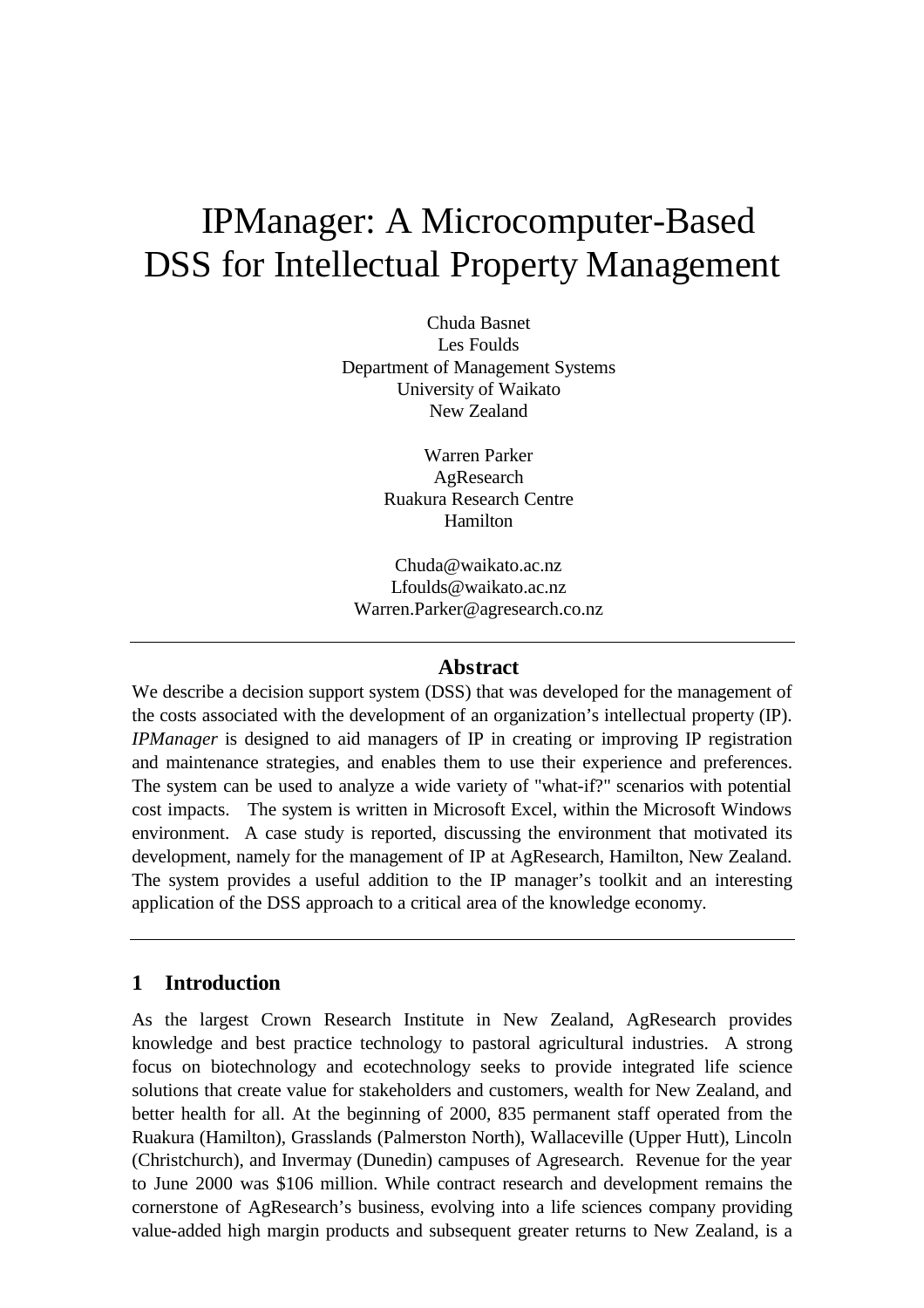major imperative. This is to be achieved by increasing revenue through the acquisition or development and delivery of new products and technologies.

This strategy necessitates the creation of new agricultural products, whose related intellectual property (IP) ownership by AgResearch must be protected by patents, trademarks (TMs), and plant variety rights (PVRs).

AgResearch (Ruakura) required a decision support system that would improve the organization's management of the costs it periodically incurs in maintaining its IP rights. We describe here the decision environment involved, and also the development and use of the DSS, called IPManager, that was constructed for this purpose. A literature review of current research into the management of intellectual property is provided in the next section. In Section 3 we discuss the use of the DSS as an OR tool. In Section 4 we discuss the DSS environment at AgResearch, and IPManager. We end the paper with some overall conclusions and a summary in Section 5.

## **2 Literature on Intellectual Property Management Research**

Recently the World Intellectual Property Organization agreed to decrease patent registration fees [12]. The decreases were approved unanimously by all 171 member countries. Zarocostas [12] provides details on the amount the fees were decreased, including information on discounts for electronic applications. This news, along with the growing privatisation of research and development, has been a factor in the increasing number of patent registrations that are being applied for, on a world-wide basis. As research into the IP registration process is scarce, we provide only a brief overview of current research in this area. Beggs [2] explains the use of royalty payments, rather than fixed fees, in the licensing of patents in the presence of asymmetric information. Bousquet *et al.* [3] made the first formal study of risk sharing as a major rationale for the financial arrangements between a patentee and a licensee. The authors examine a particular, but empirically meaningful, class of license contracts consisting of a fixed fee, a per unit royalty, and an *ad valorem* royalty. The analysis proceeds by simulation in order to characterize the optimal license contracts. Lanjouw [9] has derived empirical estimates of the private value of patent protection for four technologies: computers, textiles, combustion engines, and pharmaceuticals; using new patent data for Germany. It is assumed that patentees must pay renewal fees to keep their patents in force, as well as legal expenses in order to enforce them. We now go on to discuss the DSS approach to management issues, of which IP fee management is an example.

### **3 The Decision Support System as an Aid to OR Practice**

The decision support system (DSS) has emerged as a computer-based approach to assisting decision makers to address semi-structured problems by allowing them to access and use data and analytic models (Turban [11]). DSSs are interactive computerbased systems, aimed at semi-structured problems, utilising models with internal and external databases, and emphasising flexibility, effectiveness, and adaptability. These characteristics have guided much of the research in the DSS area, but the potential benefits of the DSS in the business environment are yet to be fully realized. Nevertheless, many successful DSS applications have been reported in the literature (Arinze *et al.* [1], Couillard [5], Parker [10]) Most of these applications are either largescale systems built to facilitate well-defined and repetitive decision tasks, or else they are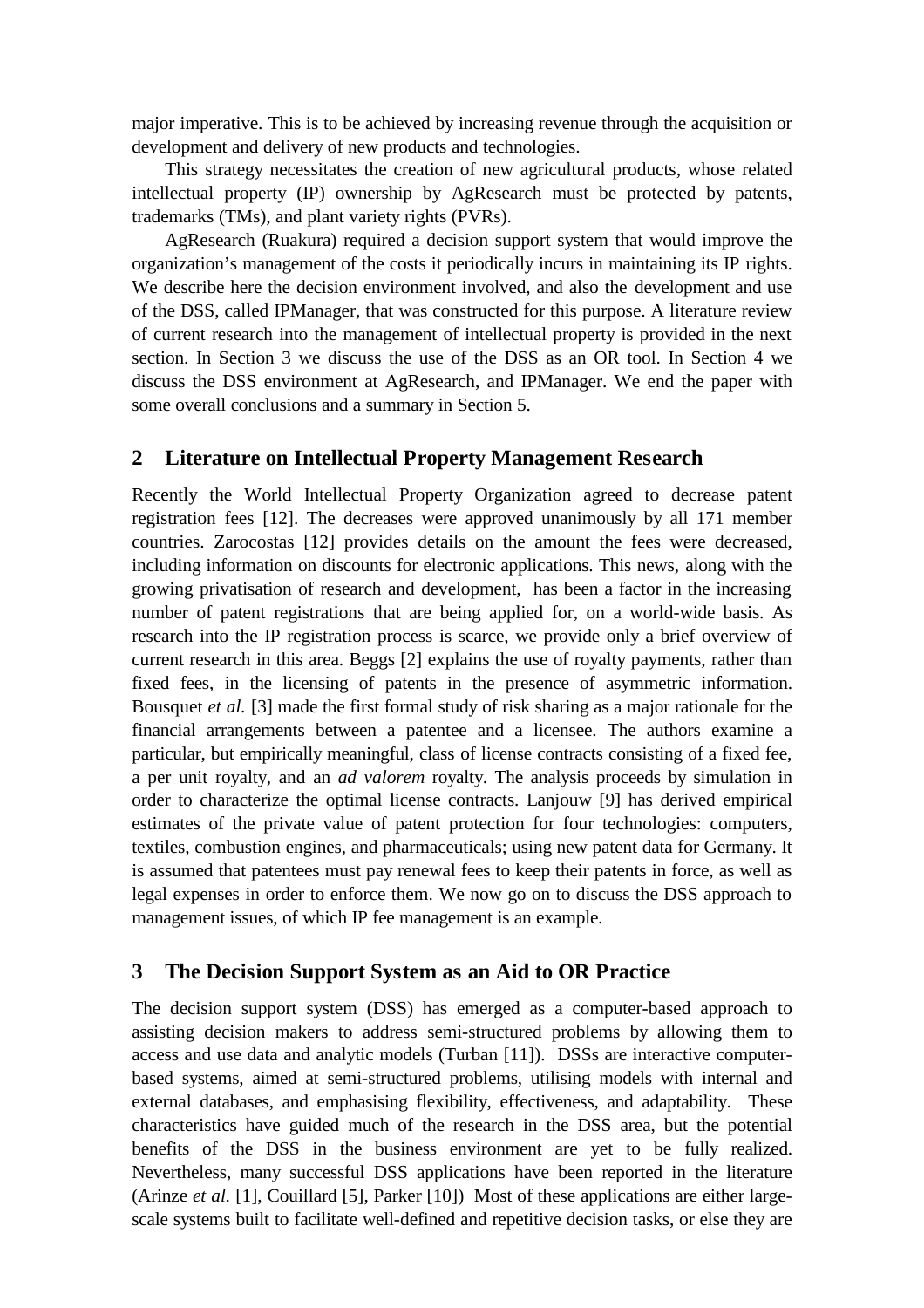small PC-based systems offering quick and economic routines to support one-time decision making (Islei *et al.* [7]). Although the definition of the DSS concept has been elusive (Bonczek *et al.* [4] and Er [6]), the field has flourished with the development of computer technology. Keen [8] reviewed a decade of DSS development and concluded that there is a need for a balance between each of the three DSS elements: *decision, support,* and *systems*. He felt that more research effort on the decision component was required to restore this balance, as the technology for the system component was no longer a bottleneck. To achieve "the mission of the DSS – to help people to make better decisions", Keen stressed the need for an active supporting role for "decisions that really matter". We now focus on the decision component of the DSS.

Many DSS's have the basic structure that is illustrated in Figure 1. The model and solution technique bases are included to incorporate mathematical programming (MP) techniques. Clearly, they could include all appropriate models and their companion solution techniques that may be useful in order to gain insight into the scenario for which the particular DSS is designed. These models and techniques may not necessarily be confined to the classical, deterministic models such as linear, integer, nonlinear, and dynamic programming, but also those from areas such as queuing, scheduling, inventory, and others. The models and techniques bases are included in order to be used, as necessary, to solve certain sub- issues or precise questions that arise during the overall analysis of the main scenario. They can be invoked to answer "what if?" questions, to perform sensitivity analysis, and to provide precise solutions to sub-problems that can be modelled exactly. For example within a vehicle routing DSS, a travelling salesman problem (TSP) model and various TSP solution techniques could be included. Then, if it has been established that a given vehicle will visit an identified list of clients, the TSP model and a TSP solution technique could be invoked to establish a least-distance tour.



Figure 1 The Structure of a Decision Support System.

However it must be stressed that any DSS should be much more than just a mere collection of models and solution techniques. Although this can be quite a valuable aid to the implementation of MP, in terms of user friendliness and convenience, it should be only a small part of any DSS. The essence of the DSS is the user-system interface that allows the planners to: experiment, input local knowledge and inspiration, deal with unstructured situations, be flexible, allow for multiple objectives, and soft (violatable to some degree) constraints. As an example, an educational course timetabling DSS may have, as its primary purpose, the identification of a feasible timetable, without the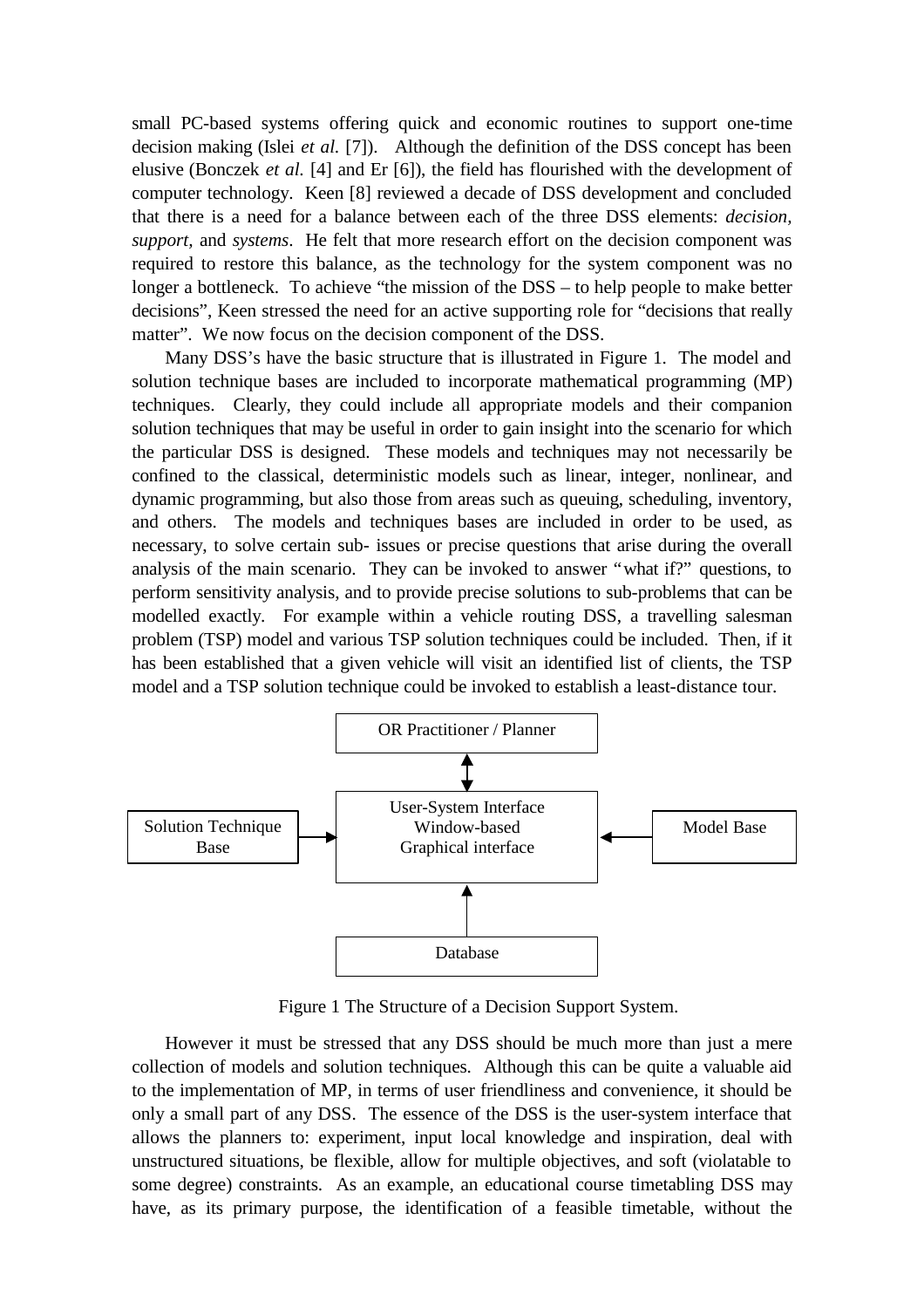optimization of any objective functions. The timetablers will "play" with the DSS, inputting various course-room-teacher-time slot combinations; noting various statistics that the DSS displays. Judgements as to the worth of various combinations are often made on grounds that difficult to quantify and virtually impossible to model. Nevertheless, suggestions can be made by the DSS, based on various assignment, matching, and allocation models and solution techniques from the bases in Figure 1.

In this section we have described the basic elements of any DSS and how appropriate OR models and solution techniques can be incorporated into it. We now go on to outline the DSS environment at AgResearch.

## **4 The DSS Environment at AgResearch and IPManager**

#### **4.1 Overview**

We first focus on the information required to manage the costs associated with the IP protection process. IP information consists of events, associated dates, and associated costs. For example, an IP examination in a specific country is one such event. Thus one needs to know what events (with dates and costs) that have occurred so far, and what events are planned in the future in order to estimate the total costs. Even though the actual occurrences of events and costs cannot be known in advance, an estimated schedule of events and costs is available for each item of IP maintained by AgResearch. The schedule is also differentiated by the particular countries in which AgResearch maintains IP rights.

A schedule for New Zealand patent registration can be represented in the following manner. The events and timing are shown in Figure 2. In addition an annual maintenance fee is payable until the IP right is granted. Then a renewal fee is payable after 1, 4, 7, and 10 years. Obviously, the costs and timings are expectations only, but they permit future costs to be estimated. IP applications can be discontinued at any time thus avoiding any costs thereafter. There is also a statutory term limit of 20 years for the patent rights in New Zealand.

Patents in foreign countries may be registered in one of two ways: 1) by applying directly to a country, based solely on the New Zealand application date, or 2) by applying to the country on the basis of the patent cooperation treaty (PCT). The second process simplifies work in foreign countries, but a prior PCT application needs to be made in New Zealand first.

#### **4.2 Applying Directly to a Foreign Country**

Figure 3 shows the events, costs, and expected timings of the process of applying for patents directly in Canada. In addition there are annual maintenance fees before the grant, and renewal fees after the grant. The events may be slightly different from country to country. Each country has its own schedule of maintenance and renewal fees. For example, in the USA, renewal fees are payable 4, 8, and 12 years after the patent grant.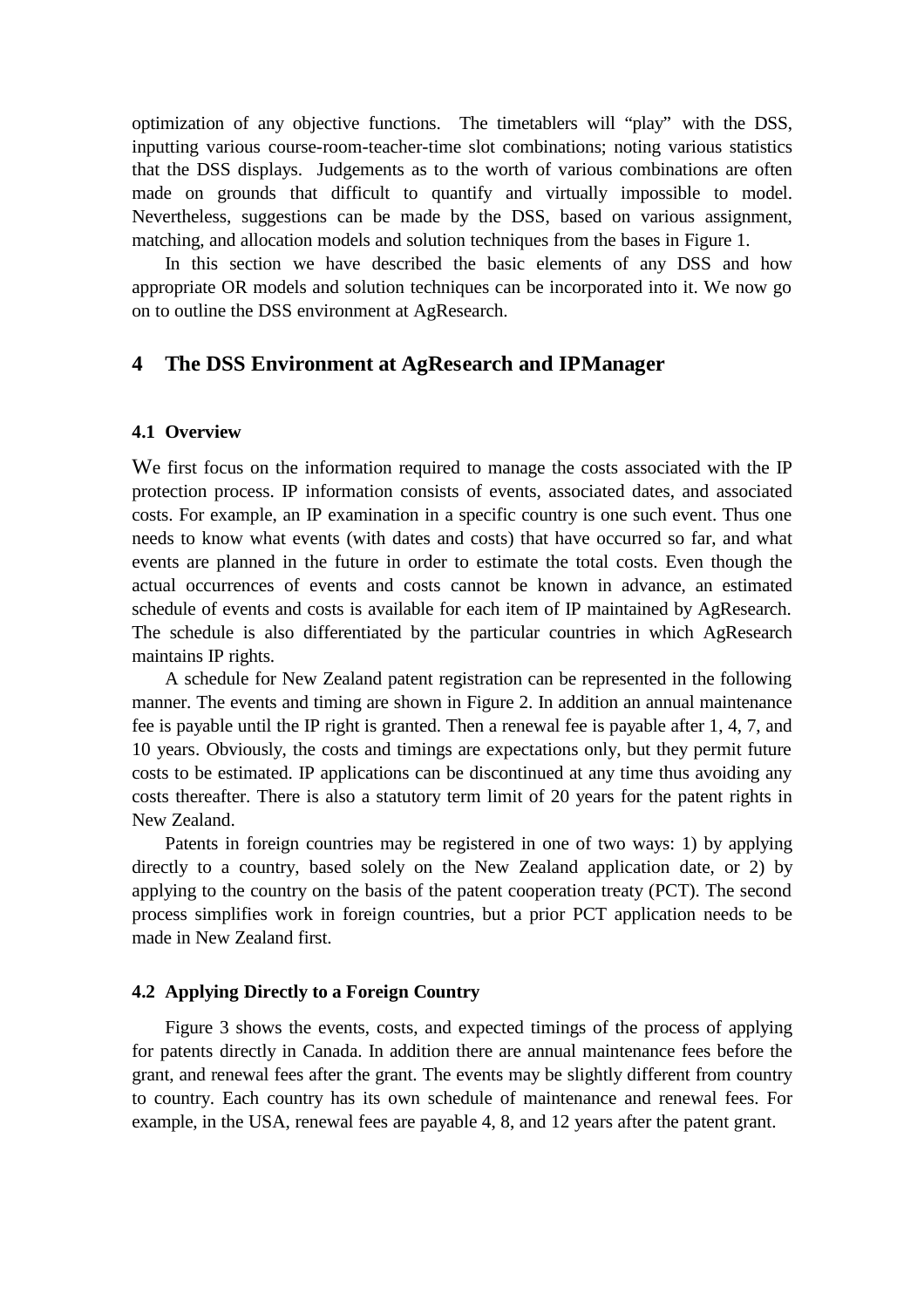

Figure 2 A New Zealand Patent Registration Schedule.

Figure 3 Direct Patent Application Process in a Foreign Country.

#### **4.3 Applying via the PCT**

Patent application via the PCT occurs in two stages. The PCT procedure occurs first in New Zealand. An international preliminary examination is carried out by the New Zealand Patent Office, acting as an agent for the World Intellectual Property Organisation (WIPO). Once this stage is complete, the patent application is processed in individual countries (the national phase). The PCT application, until it enters the national phase, is shown in Figure 4.

Once the PCT application has entered the national phase, application is made in individual countries. Once again, there are maintenance and renewal fees, with their own schedules of time and amount. There are also time limits for patents specific to each country.

#### **4.4 Trademarks and Plant Variety Rights**

So far the discussion has focussed on patents, but the application process for TMs and PVRs follow similar patterns. Both these processes essentially consist of application, examination, and registration. However, the events, their schedules, and their costs are different. There is no PCT application process for both trademarks and PVRs. All overseas applications have to be made directly to the individual countries. A single application suffices for PVR in the European Community. Similar to patents, there are maintenance and renewal fee schedules and time limits for trademarks and PVRs for each country.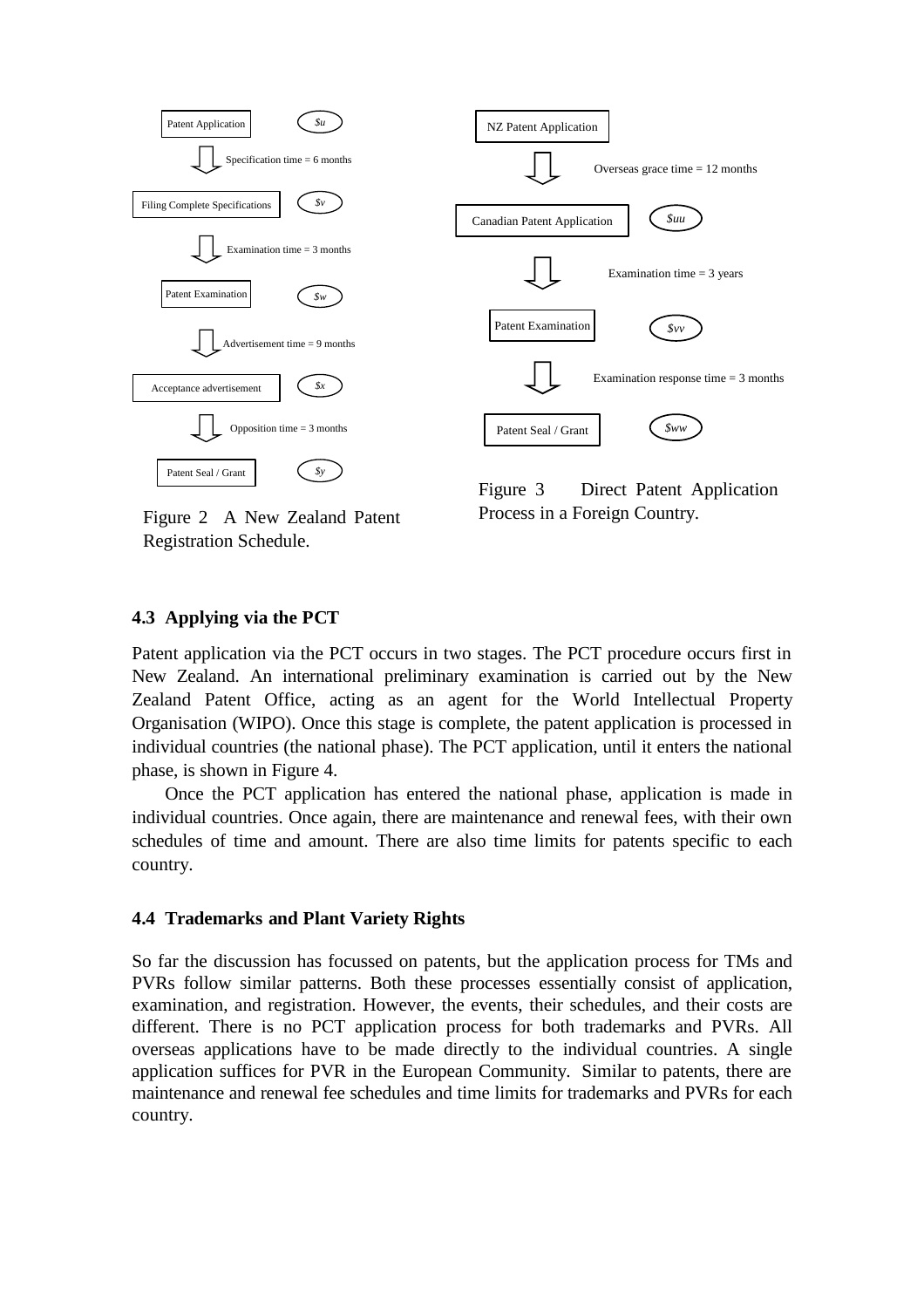

Figure 4 PCT Application Process.

#### **4.5 Decision Support**

To support decisions, such as when to file applications or when to abandon an IP process, a schedule of expected events for each country for each IP type is needed. Once this is available, and a series of tentative decisions are made (such as whether to apply for a PCT or whether to apply to 5 or 15 European countries), one can apply the schedules to the decisions and consequent yearly costs can be estimated. IPManager was devised to help AgResearch manage the fees that the organization pays concerning their IP rights. It provides estimates of future expenses incurred in pursuing, registering, maintaining, and renewing IP rights in various countries. These estimates incorporate prior commitments and provide decision support to AgResearch concerning desirable future courses of action to be taken with regards to IP financial strategies. In addition, IPManager maintains information on the current registration status and past costs of IP. This information consists of events, associated dates, and associated costs. For example, an IP examination in a specific country is one such event. Thus one needs to know what events (with dates and costs) have occurred so far, and what events are planned in the future, with respect to prior and new IP, in order to estimate the total costs.

Even though the actual occurrences of events and costs cannot be known in advance, an estimated schedule of events and costs is available for each of the three kinds of IP: patents, trademarks, and plant variety rights. The schedule is also differentiated by the countries where the IP rights are registered. Management can thus explore different IP management scenarios to meet budget allocations and ensure current plans do not jeopardise future opportunities.

IPManager enables the decision maker to start with a projected future schedule of events, based on the default schedules, as explained above. However this schedule must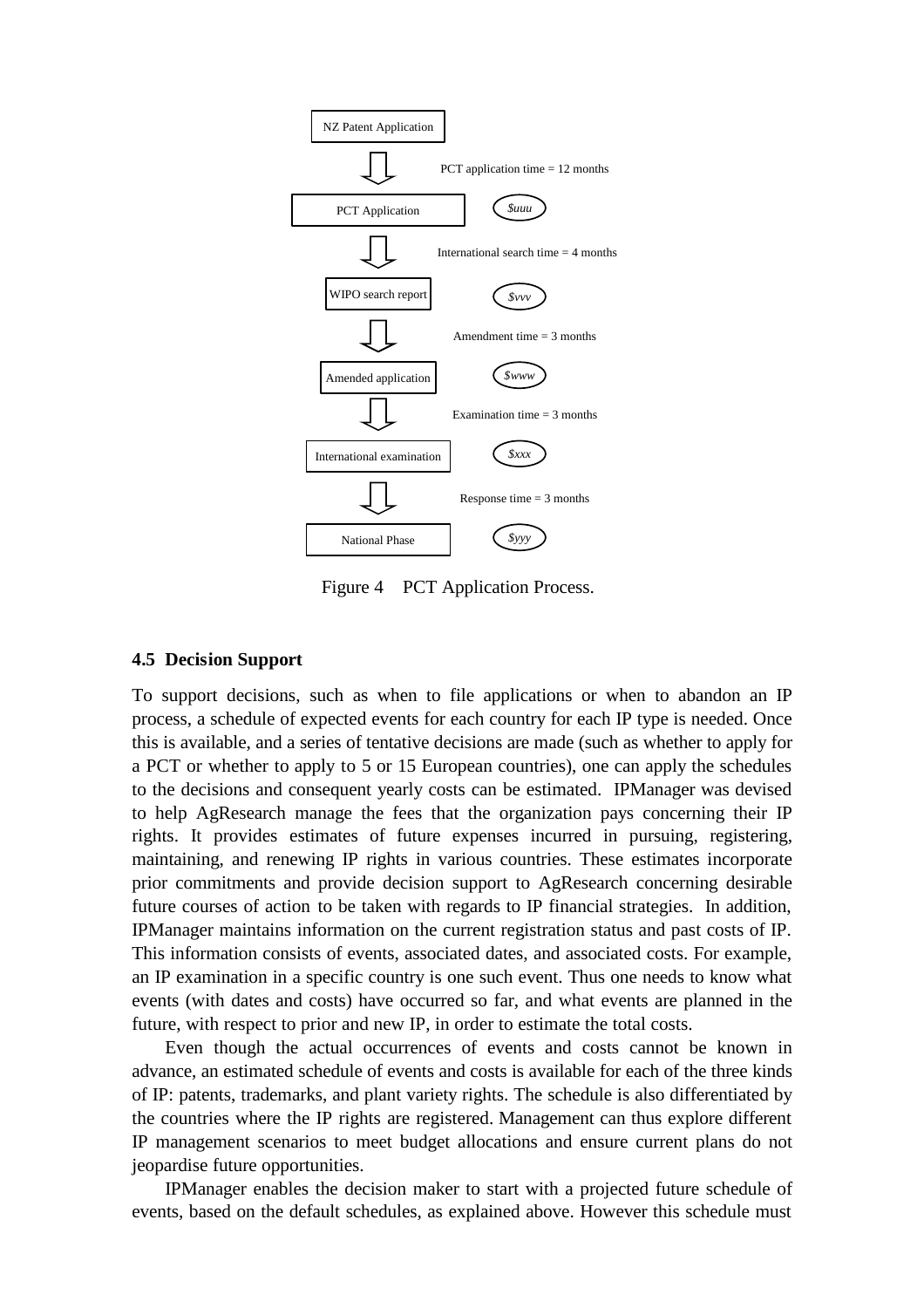be updated individually, with the actual dates, as the relevant events occur. These updated records not only provide decision support as explained above, but also provide reports, such as reminders for renewal and for other pending actions.

## **4.6 Maintaining Records**

Default schedules exist for each IP type (patent, TM, or PVR) for each application path (direct or via PCT), but these are only estimates. The actual realizations may well be significantly different. For example, the estimated application examination time may be 16 months in a certain country, but actually it may be completed in 24 months. This then impacts the timing of all the remaining events in that application path. Similarly, the grace period for an amended claim may be 6 months, but the decision maker may elect to submit the amended claim in 2 months, thus affecting all of the following events.

## **4.7 DSS Facilities**

IPManager provides the following facilities: updating records for each IP, deciding to abandon or continue an application path, deciding to time IP actions early or later, where such choices exist, and deciding to start or continue applications in particular countries.

## **4.8 Screens and Reports**

IPManager provides the following screens and reports: reminder of fees to be paid, annual projected budget (total across all IPs, for each IP, for each IP type, for each country), lists of current IP items (patents, trademarks, PVRs ), estimates of future expenses regarding IP rights (for each IP item: pursuit, application filing, examination, and acceptance advertisement, seal granting, registration (direct and PCT), maintenance, renewal, discontinuance, current registration status, recording of actual incurred past events, time spans, and associated costs that have occurred, prediction of events, time spans, and associated costs to come, updating of events, time spans, and associated costs to come resulting from changes due to the occurrence of actual events, time spans, and costs incurred), "what-if?" scenario analysis, decision support for IP activity (continuance with certain existing IP rights, allowance of certain existing IP rights to lapse, selection of countries for each new, or ongoing, IP item, with a schedule of costs, timing decisions regarding accelaration or delay of actions), yearly budget limit comparison, database of current IP and costs, IP costs by appropriate time units, cashflow, a separate window for each IP (with full details), links to the research outputs database of AgResearch, differentiation of IP types (patents, TMs, PVRs), differentiation according to country, screens and reports (reminders of future costs, annual projected budget (across all IP items, for each IP, for each IP type, for each country)), lists of current IP according to type. Figure 5 shows a screen that enables the planning of IP decisions by country (the information is disguised).

We have described the IP decision environment at AgResearch, and the DSS that was developed to aid in the management of the events and costs that relate to that environment. We now present some concluding remarks and a summary.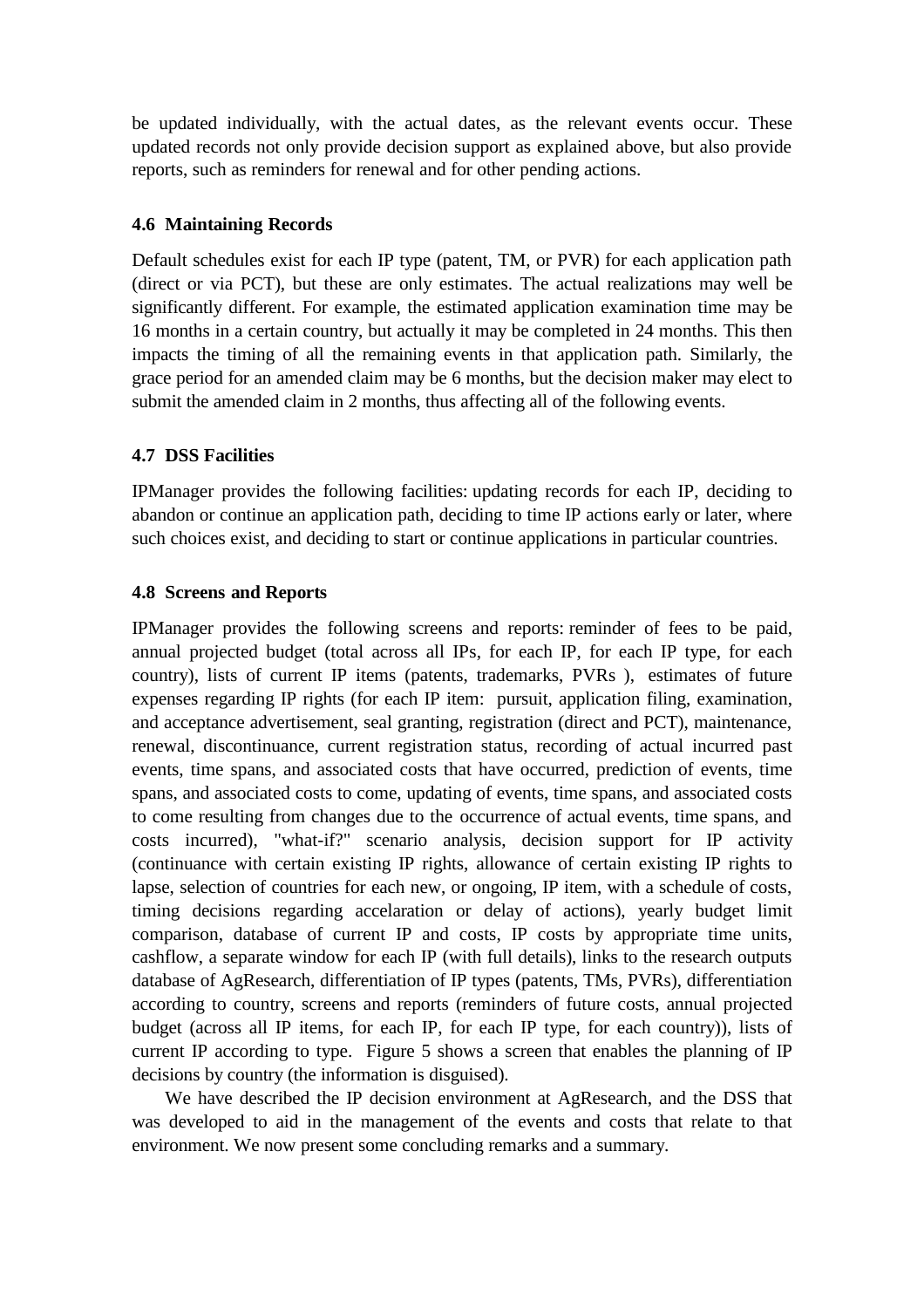|                         | E Microsoft Excel - IPM anager 10. stx             |                              |                |                          |                             |                                                                                                                                                                                                                                                                                                                                                                                                                                                                                                                  |   |                    |  |                   |                                        | $-8x$    |
|-------------------------|----------------------------------------------------|------------------------------|----------------|--------------------------|-----------------------------|------------------------------------------------------------------------------------------------------------------------------------------------------------------------------------------------------------------------------------------------------------------------------------------------------------------------------------------------------------------------------------------------------------------------------------------------------------------------------------------------------------------|---|--------------------|--|-------------------|----------------------------------------|----------|
|                         | File Edit Mem Insert Format Tools Data Window Help |                              |                |                          |                             |                                                                                                                                                                                                                                                                                                                                                                                                                                                                                                                  |   |                    |  |                   |                                        | $-15 X $ |
|                         | RIGOV<br>日は日                                       | 第四週10 · 多工人計画図 W   608       |                |                          |                             | $\mathbb{E} \times \mathbb{E} \times \mathbb{E} \times \mathbb{E} \times \mathbb{E} \times \mathbb{E} \times \mathbb{E} \times \mathbb{E} \times \mathbb{E} \times \mathbb{E} \times \mathbb{E} \times \mathbb{E} \times \mathbb{E} \times \mathbb{E} \times \mathbb{E} \times \mathbb{E} \times \mathbb{E} \times \mathbb{E} \times \mathbb{E} \times \mathbb{E} \times \mathbb{E} \times \mathbb{E} \times \mathbb{E} \times \mathbb{E} \times \mathbb{E} \times \mathbb{E} \times \mathbb{E} \times \mathbb{$ |   |                    |  |                   | $\Box \cdot \Delta \cdot \Delta \cdot$ |          |
|                         |                                                    |                              |                |                          |                             |                                                                                                                                                                                                                                                                                                                                                                                                                                                                                                                  |   |                    |  |                   |                                        |          |
|                         | 太                                                  | 8                            | c              | D.                       | ε                           | F                                                                                                                                                                                                                                                                                                                                                                                                                                                                                                                | G | н                  |  |                   | κ                                      | π        |
|                         |                                                    |                              |                |                          |                             |                                                                                                                                                                                                                                                                                                                                                                                                                                                                                                                  |   |                    |  |                   |                                        |          |
|                         |                                                    | <b>Planning by Countries</b> |                |                          |                             | Brazil                                                                                                                                                                                                                                                                                                                                                                                                                                                                                                           |   |                    |  | <b>Trademarks</b> |                                        |          |
| $\overline{\mathbf{3}}$ |                                                    |                              |                |                          |                             | <b>Brezil</b>                                                                                                                                                                                                                                                                                                                                                                                                                                                                                                    |   |                    |  |                   |                                        |          |
|                         |                                                    |                              |                |                          |                             | Canada                                                                                                                                                                                                                                                                                                                                                                                                                                                                                                           |   |                    |  |                   |                                        |          |
| 5                       | Intellectual Property Year 1                       |                              | Year 2         | Year 3                   | Year 4                      | Yea<br>China                                                                                                                                                                                                                                                                                                                                                                                                                                                                                                     |   |                    |  |                   |                                        |          |
| $\overline{6}$          |                                                    |                              |                |                          |                             | Europe                                                                                                                                                                                                                                                                                                                                                                                                                                                                                                           |   |                    |  |                   |                                        |          |
|                         | Dairy Protein Gene                                 | ĸ                            | R              | $\mathbf{x}$             | 14000                       | Jopan                                                                                                                                                                                                                                                                                                                                                                                                                                                                                                            |   |                    |  |                   |                                        |          |
| 8                       | Deer Velvet Extract                                | ×                            | N              | $\mathbf x$              |                             |                                                                                                                                                                                                                                                                                                                                                                                                                                                                                                                  |   | Update             |  |                   |                                        |          |
| 9                       | Dual Energy K-Ray                                  |                              | W              |                          |                             |                                                                                                                                                                                                                                                                                                                                                                                                                                                                                                                  |   |                    |  |                   |                                        |          |
|                         | 10 Eczema Contral                                  |                              | Ň              | x                        | $\mathbf{z}$                |                                                                                                                                                                                                                                                                                                                                                                                                                                                                                                                  |   |                    |  |                   |                                        |          |
|                         | Fediliser Optimisation                             |                              | x              | x                        |                             |                                                                                                                                                                                                                                                                                                                                                                                                                                                                                                                  |   | <b>Main Screen</b> |  |                   |                                        |          |
|                         | 12 Genetic Weed Killer                             | ĸ                            | <b>M</b>       |                          |                             |                                                                                                                                                                                                                                                                                                                                                                                                                                                                                                                  |   |                    |  |                   |                                        |          |
|                         | 13 Hydatide Vaccine                                |                              | N              | x                        |                             |                                                                                                                                                                                                                                                                                                                                                                                                                                                                                                                  |   |                    |  |                   |                                        |          |
|                         | 14 Improved Fly Trap                               | x                            | M)             | $\mathbf{x}$             | $\mathbf{x}$                |                                                                                                                                                                                                                                                                                                                                                                                                                                                                                                                  |   |                    |  |                   |                                        |          |
|                         | 15 Passum Control                                  |                              |                | x                        | $\mathbf{x}$                | ĸ                                                                                                                                                                                                                                                                                                                                                                                                                                                                                                                |   |                    |  |                   |                                        |          |
|                         | 15 SuperGrass                                      |                              | x              | x                        |                             |                                                                                                                                                                                                                                                                                                                                                                                                                                                                                                                  |   | Plan By IP.        |  |                   |                                        |          |
| 17                      | Virus Detection                                    | k                            | ù,             | $\overline{\phantom{a}}$ | $\mathbf{K}$                | k.                                                                                                                                                                                                                                                                                                                                                                                                                                                                                                               |   |                    |  |                   |                                        |          |
| 18                      |                                                    |                              |                |                          |                             |                                                                                                                                                                                                                                                                                                                                                                                                                                                                                                                  |   |                    |  |                   |                                        |          |
| 19 <sup>°</sup>         | <b>Total this country</b>                          | \$106,600.00                 | \$112,400.00   | \$96,000.00              | \$16,900.00                 | \$48,000.00                                                                                                                                                                                                                                                                                                                                                                                                                                                                                                      |   |                    |  |                   |                                        |          |
| 20                      | <b>Total all countries</b>                         | \$916,600.00                 | \$644,800.00   | \$714,600.00             | \$599,200.00                | \$454,200,00                                                                                                                                                                                                                                                                                                                                                                                                                                                                                                     |   | Save Changes       |  |                   |                                        |          |
| 21                      |                                                    |                              |                |                          |                             |                                                                                                                                                                                                                                                                                                                                                                                                                                                                                                                  |   |                    |  |                   |                                        |          |
|                         | 22 Budget                                          | \$1,000,000.00               | \$1,600,000.00 |                          | \$800,000.00 \$200,000.00 " | \$200,000.00                                                                                                                                                                                                                                                                                                                                                                                                                                                                                                     |   |                    |  |                   |                                        |          |
|                         | 23 Surplus Deficit                                 | \$94,400.00                  | \$755,200.00   |                          |                             | \$85,400.00 \$359,200.00 \$254,200.00                                                                                                                                                                                                                                                                                                                                                                                                                                                                            |   |                    |  |                   |                                        |          |

Figure 5 IP Planning Screen

## **5 Conclusions and Summary**

We introduced a DSS, called IPManager, which is designed to address issues concerning the management of the events and fees that are incurred in the process of protecting intellectual property rights. IPManager seeks to assist financial planners and controllers at every step of this process. It does not automate the decision making process but helps planners by providing powerful tools to create schedules, choose between plans, generate alternative plans, and to assess alternative plans with respect to given criteria. In general, DSS benefits are often uncertain and are difficult to assess. In our case, with the prototyping approach, where development was evolutionary, this is especially the case. The ongoing schedule changes and changing environments make it even more so. The true value of a DSS is whether it improves a manager's decision making, which is not easily measured. Therefore, the traditional cost benefit analysis will not be able to capture all DSS benefits. Actually in some cases, it may not be well suited to the DSS. However, some of the benefits in our case can be measured, such as planning time. The system also has tangible and intangible benefits. It can benefit the planners in the fine tuning of existing schedules, creation of entirely new schedules, strategic planning for IP items, and the flexibility to plan for and cope with unexpected situations. The DSS also allows the planner to carry out *ad hoc* analysis through "what if?" queries. It also provides the scheduler with a better understanding of the relevant issues, where the system can alert users concerning illogical outcomes, such as budget blowouts. In summary, this paper shows that IP protection and management is a complex process, involving large amounts of subjective and objective information and requiring expert judgments. IPManager is designed to support research managers in coping with such complex situations.